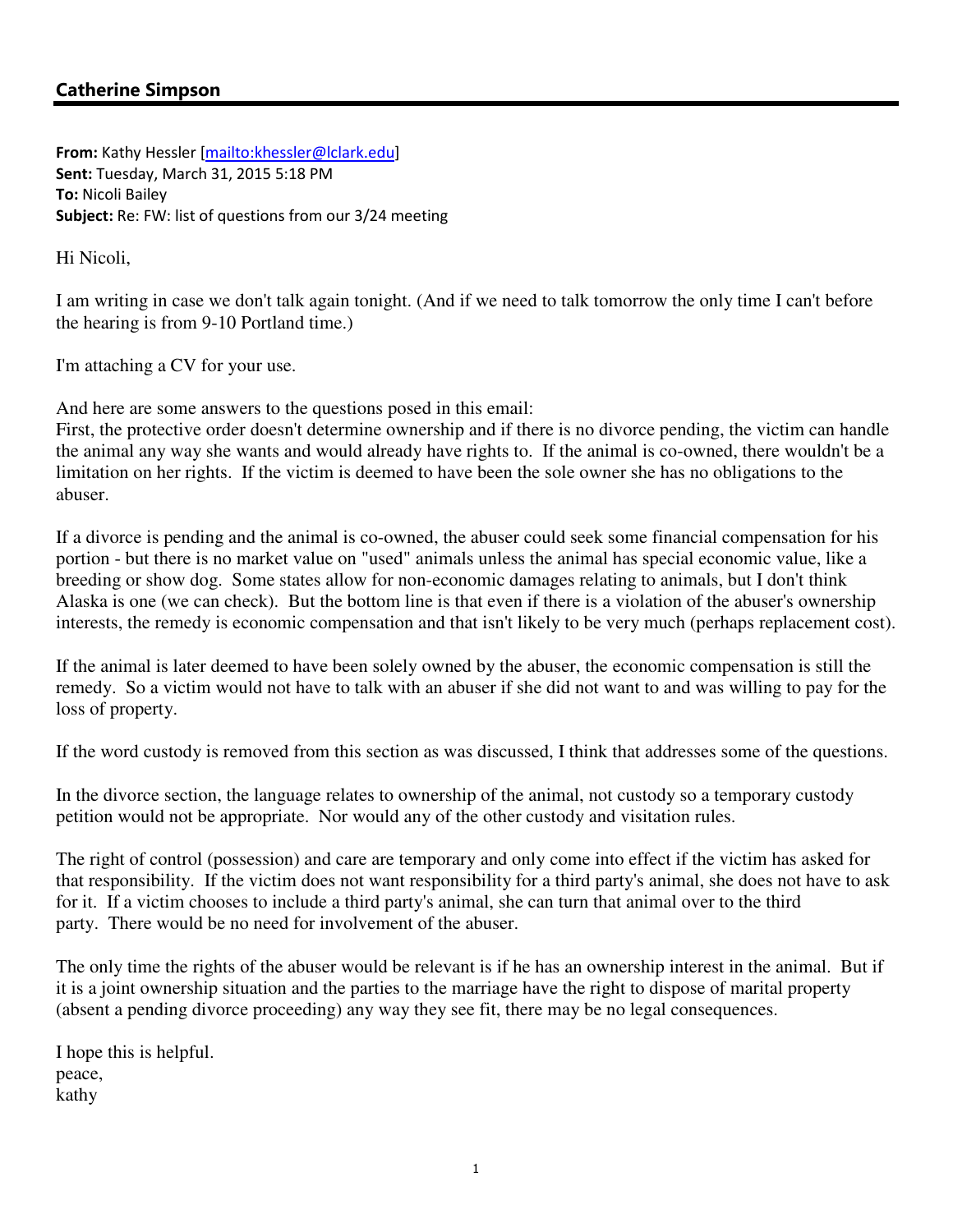$-$ Kathy Hessler, J.D., LL.M. Clinical Professor & Director, Animal Law Clinic Center for Animal Law Studies Lewis & Clark Law School 10015 S.W. Terwilliger Blvd. Portland, OR 97219-7799 Phone: (503)768-6955 Email: khessler@lclark.edu Website: CenterForAnimalLawStudies.Org On 3/31/15 5:20 PM, Nicoli Bailey wrote:

> Rep. Gruenberg wanted me to send this to you. This is the list of questions that ANDVSA read to us at the meeting.

Nicoli

**From:** Lisa Mariotti [mailto: lmariotti @andvsa.org] **Sent:** Tuesday, March 31, 2015 7:38 AM **To:** Nicoli Bailey **Cc:** Catherine Simpson; Peggy Brown **Subject:** RE: list of questions from our 3/24 meeting

Hi Nicoli,

Our office was closed yesterday in observance of the Seward Day holiday. Below are a list of concerns we discussed during our meeting on 03/24. If you have any other questions, could you please contact Peggy who is handling this bill? Thanks.

- What happens if the victim has to give away the pet during the year she has it in her exclusive custody and care? Does she first have to offer to return the pet to the abuser? Does this wind up creating an obligation for the victim to communicate with the abuser about the pet (especially if it was his pet or jointly owned)? It seems like some victims could be confused by this and feel that they are required to maintain control of the pet, which may be extremely difficult when looking for new housing.
- This part also intersects with the proposed law allowing the court to award custody of an animal in a divorce. In a normal divorce case, the parties are not allowed to dispose of or sell any marital assets, without the permission of the other party or the court, or unless they are doing so in order to provide for their immediate and necessary living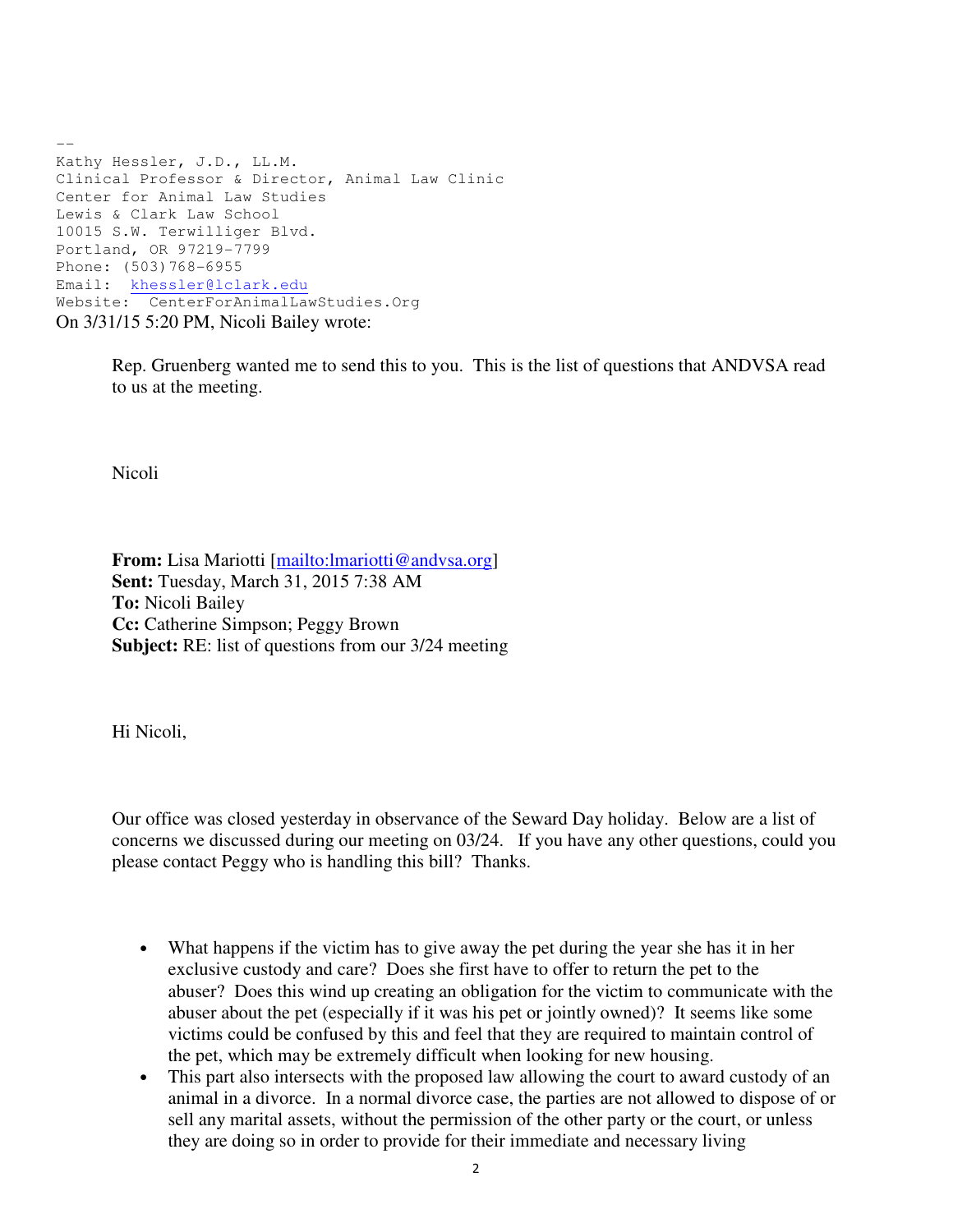expenses. If a victim has possession of a pet during the pendency of the divorce, what are the consequences if she can't care for it and/or has to get rid of it? Does she have to offer to return the pet to the abuser? Does she have to make a motion to the court before she can get rid of the pet or get the abuser to give her permission to give away or sell the pet? Can the abuser seek a judgment against her for his portion of the value of the pet during the parties' final property division? It seems possible a victim may have to do these things, and that could put a very high burden on her - and also perversely result in harm to the animal if the victim is unable to properly feed or care for it but feels she has to hang on to it because she's not allowed to give the animal away.

- Divorces can sometimes take years to finish. Are we going to start seeing "temporary" custody of pet" motions while the divorce is pending, the same way we see temporary custody of children motions? Can it be held against a victim if she refuses to allow an abuser access to a pet, the same as if she withholds access to children? Will a victim have a right to modify custody of a pet order post-divorce for a substantial change in circumstances, the same way she would for a child?
- Finally, these provisions are particularly odd because it gives the petitioner a right to gain "exclusive control, custody and care" over animals owned or possessed by any person in the residence. It also allows a victim to include third party owner pets in their protective orders. This puts a high burden on a victim of domestic violence who would be responsible for insuring the rights of third party pet protection, forcing them to remain in contact with the respondent.

Lisa A. Mariotti, Esq., Policy Director

Alaska Network on Domestic Violence & Sexual Assault

130 Seward Street, Suite 214

Juneau, AK 99801

Phone: (907) 586-3650

The information transmitted in this email and any attachments is intended only for the personal and confidential use of the intended recipients. This message may be or may contain privileged and confidential communications. If you as the reader are not the intended recipient, you are hereby notified that you have received this communication in error and that any retention, review, use, dissemination, distribution or copying of this communication or the information contained is strictly prohibited. The sender does not accept any responsibility for any loss, disruption or damage to your data or computer system that may occur while using data contained in, or transmitted with, this e-mail. If you have received this communication in error, please notify the sender immediately and delete the original message from your system.

**From:** Nicoli Bailey [mailto:Nicoli.Bailey@akleg.gov] **Sent:** Sunday, March 29, 2015 5:23 PM **To:** Lisa Mariotti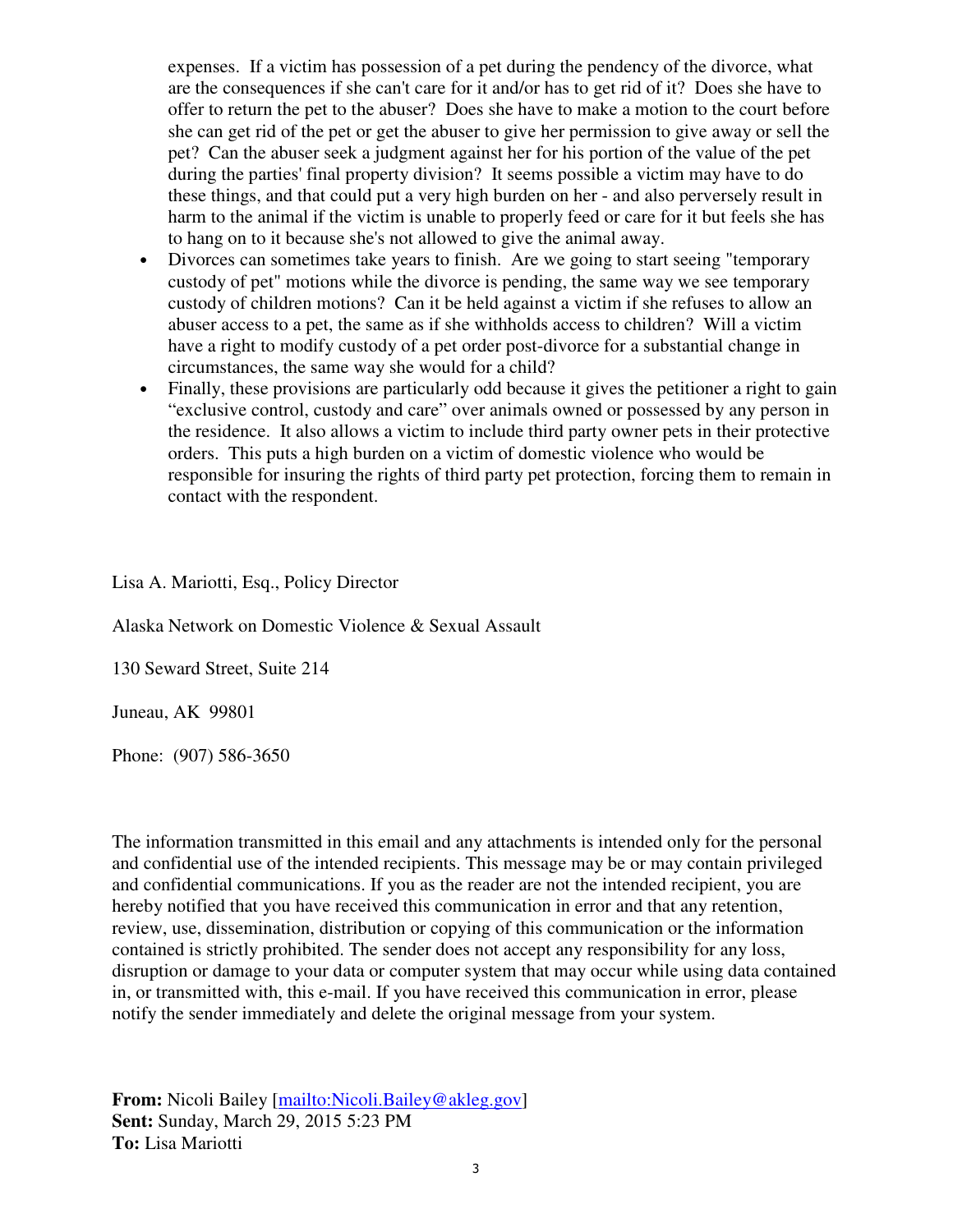# **Cc:** Catherine Simpson **Subject:** list of questions from our 3/24 meeting

Hi Lisa,

Rep. Gruenberg told me he ran into you at the Legislative Skits last night and you said you would be happy to give us the list of concerns. Could you please email me the list of concerns from your attorneys and possibly others? Thank you in advance for your assistance.

All the best,

Nicoli

*Nicoli Ann Bailey Office of Rep. Max Gruenberg Alaska State Representative 907) 465-4940 866) 465-4940 toll free 907) 465-3766 Fax State Capitol Room 110*

*Juneau, AK 99801*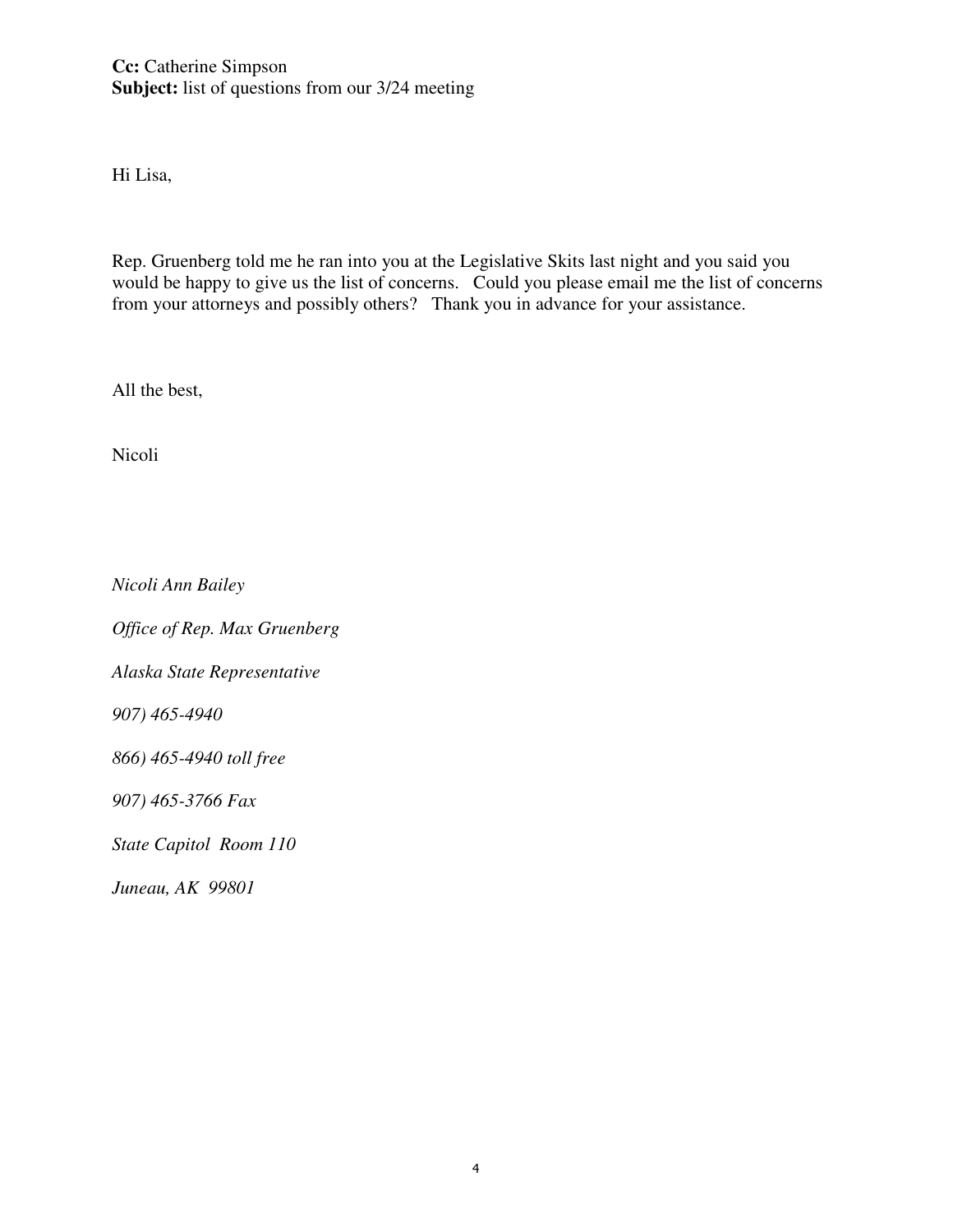# **KATHERINE HESSLER**

Lewis & Clark Law School 503-768-6955 10015 SW Terwilliger Boulevard khessler@lclark.edu Portland, Oregon 97219

### **EDUCATION**

| <b>Georgetown University Law Center, Washington, DC</b>                                              | <b>LL.M.</b> 1997 |
|------------------------------------------------------------------------------------------------------|-------------------|
| College of William and Mary; Marshall-Wythe School of Law, Williamsburg, VA                          | <b>J.D.</b> 1987  |
| Received Faculty Service Award. Founded three public interest student organizations.                 |                   |
| <b>George Washington University, Washington, DC</b>                                                  | <b>B.A.</b> 1985  |
| Dean's List; President, Sociological Honor Society; Founder/President, Criminological Honor Society. |                   |

### **TEACHING EXPERIENCE**

#### **Lewis & Clark Law School**, Portland, OR

**Clinical Professor** and **Director**, July 2008 - present

- *Animal Law* Winter session (2014) **Washington University School of Law**, St. Louis, MO;
- *Graduate Animal Law Seminar* (2012 2013). Focuses on research and writing; career development; and collaboration with students at the University of Basel and the Autonomous University of Barcelona.
- *Animal Law* (2008 2011). Provides an overview of animal law and examines the development of the field within the context of social justice and law reform movements.
- *Animal Law Clinic* (2009 present). Clinic takes on matters that allow students to work to further develop the field of animal law while learning to become excellent legal advocates.
	- **Among top 15 most innovative clinics**, National Jurist, Pre-Law, January 2015
	- *Advanced Animal Law Clinic* (2009 present). Students continue their clinical work.
- *Animal Law National Moot Court* (2008 present). Develops legal analysis and oral advocacy skills.

#### **Case Western Reserve University School of Law**, Cleveland, OH

#### **Professor**, 2002 - 2008; **Associate Professor** 2000 - 2002

- *Civil Litigation and Mediation Clinic* (2005 2008); Civil Clinic (2000 2004). Consumer protection, home repair, predatory lending, and mediation.
- *Animal Law* seminar (2002 2007). Animal law, social justice and law reform analysis.
- *Community Development Clinic* (2000 2001; 2002 2004). Assisted non-profits with organizational structure, leases, employment matters, and IRS lobbying restriction compliance.
- *Family Clinic* (2000 2002). Divorce, domestic violence, custody, support, and visitation.
- *Focused Problem Solving* (2004 2007). Addressed problem solving theory and skill development.
- *Basic Mediation* (2005 2008). Two day mediation training; role of mediation in the legal profession.

#### **Summer Legal Academy**, Cleveland, OH

- **Founder, Director and Faculty Member**, 2005 2008
- Coordinated two-week legal program for minority high school students.
- Developed and taught curriculum, reported to grantor, managed budget and all aspects of program.

### **Cornell Law School**, Ithaca, NY

### **Visiting Senior Lecturer**, 1999 - 2000

- *Civil litigation Clinic*. Domestic relations, landlord-tenant, and public benefits.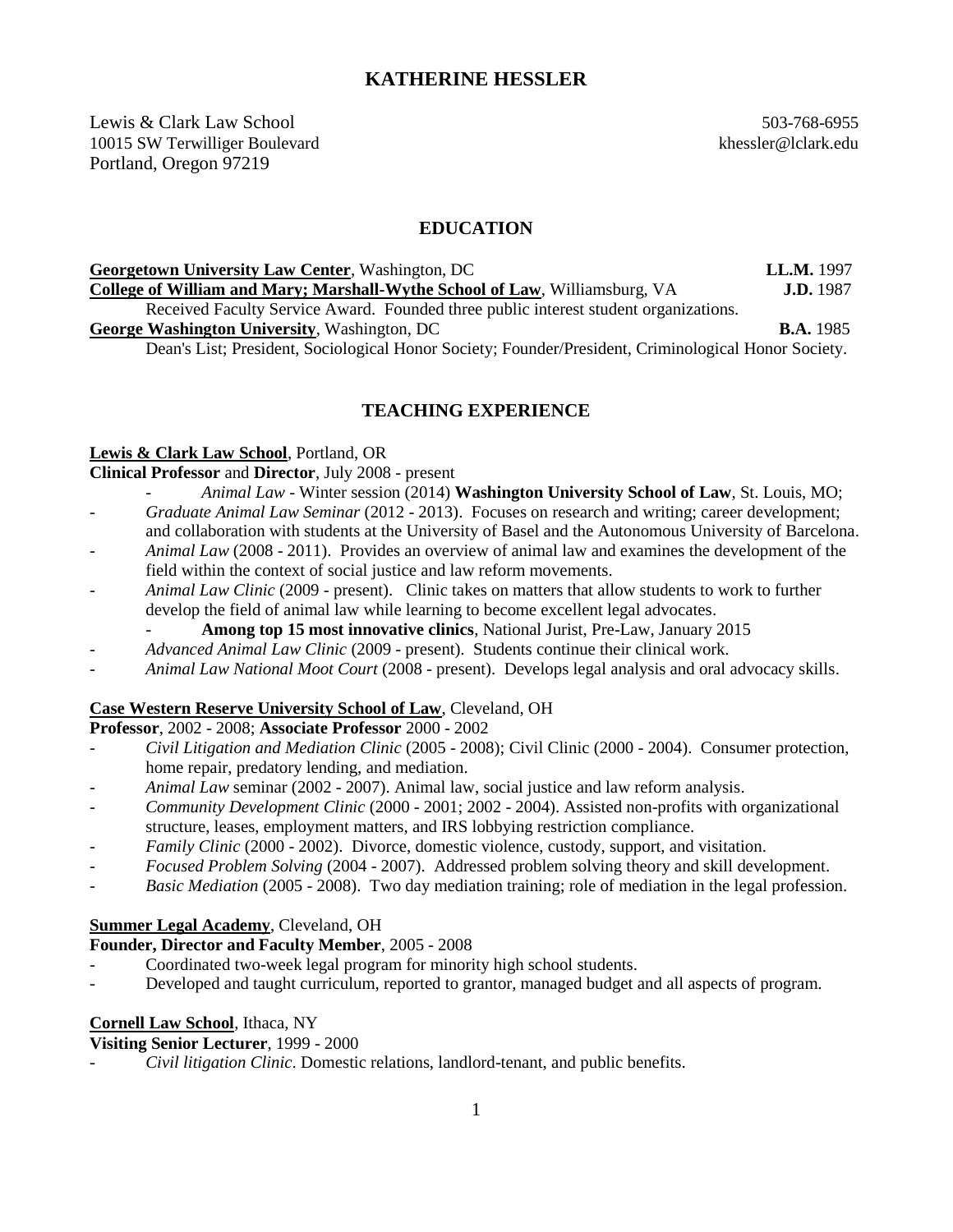# **University of Dayton School of Law**, Dayton, OH

**Visiting Assistant Professor**, 1998 - 1999

- *Civil litigation Clinic.* Landlord-tenant and domestic relations.
- Interim Co-Director for Academic Excellence Program, Spring 1999.

# **Capital University Law School**, Columbus, OH

## **Assistant Professor**, 1994 - 1998

- *Civil litigation Clinic* (1994-1998). Housing, wills (for HIV positive and elderly clients), domestic relations, domestic violence, and Social Security.
- *Mediation Practicum* (Fall 1997).
- *Mediation Clinic* (Spring 1998).
- Director of Academic Success Program (Fall 1996).
- Developed and implemented two experimental integrated Dispute Resolution programs for the first-year curriculum (1994-1995/1995-1996). Focused on integrating substance, theory, and practice using Experiential Learning methodology to teach Dispute Resolution, Legal Skills, and Ethics.
- Martin Luther King Image Award (1997).

# **Georgetown University Law Center**, Center for Applied Legal Studies, Washington, DC

**Clinical Fellow**, 1992 - 1994

- *Civil litigation Clinic*. Consumer protection and social security disability.

# **George Washington University**, Sociology Department, Washington, DC

**Assistant Professorial Lecturer**, Spring, 1992

- *Violence in the Family.* Team-taught with Department Chair Joseph Tropea. Course focused on sociological implications of the legal system as it relates to violence in American families. Coordinated visiting lecturers. Introduced an interactive education model to the Department.

# **Center For Teaching Peace**, Washington, DC

**Advisory Board Member**, 2003 - Present

## **Special Assistant** to Colman McCarthy, 1989 - 1994

Taught classes on feminism, animal rights and other topics related to non-violence. Shared responsibilities with Professor McCarthy included: conducting classes, developing course materials, evaluating students, organizing classes off-campus, and grading. **Georgetown University Law Center**, *Law, Conscience and Nonviolence* (1989-1993) **University of Maryland**, *Alternatives to Violence* (Honors Department, 1989-1993) *Solutions to Violence* (Sociology Department, Spring 1994).

**Fairfax County Public Schools**, Fairfax, VA - Substitute Teacher, May 1988 - October 1989

# **INTERNATIONAL TEACHING**

## **Kenya**

- *Animal Law for Veterinarians*, University of Nairobi School of Veterinary Medicine, with Natasha Dolezal, Nairobi, Kenya - May 2014
- *Animal Law*, University of Riara Law School, with Natasha Dolezal, Nairobi, Kenya May 2014
- *Animal Law for Veterinarians*, University of Nairobi School of Veterinary Medicine, with Natasha Dolezal, Nairobi, Kenya - May 2013

## **Switzerland**

- *Criminal Animal Law in the United States*, University of Zurich, Zurich, Switzerland - April 2014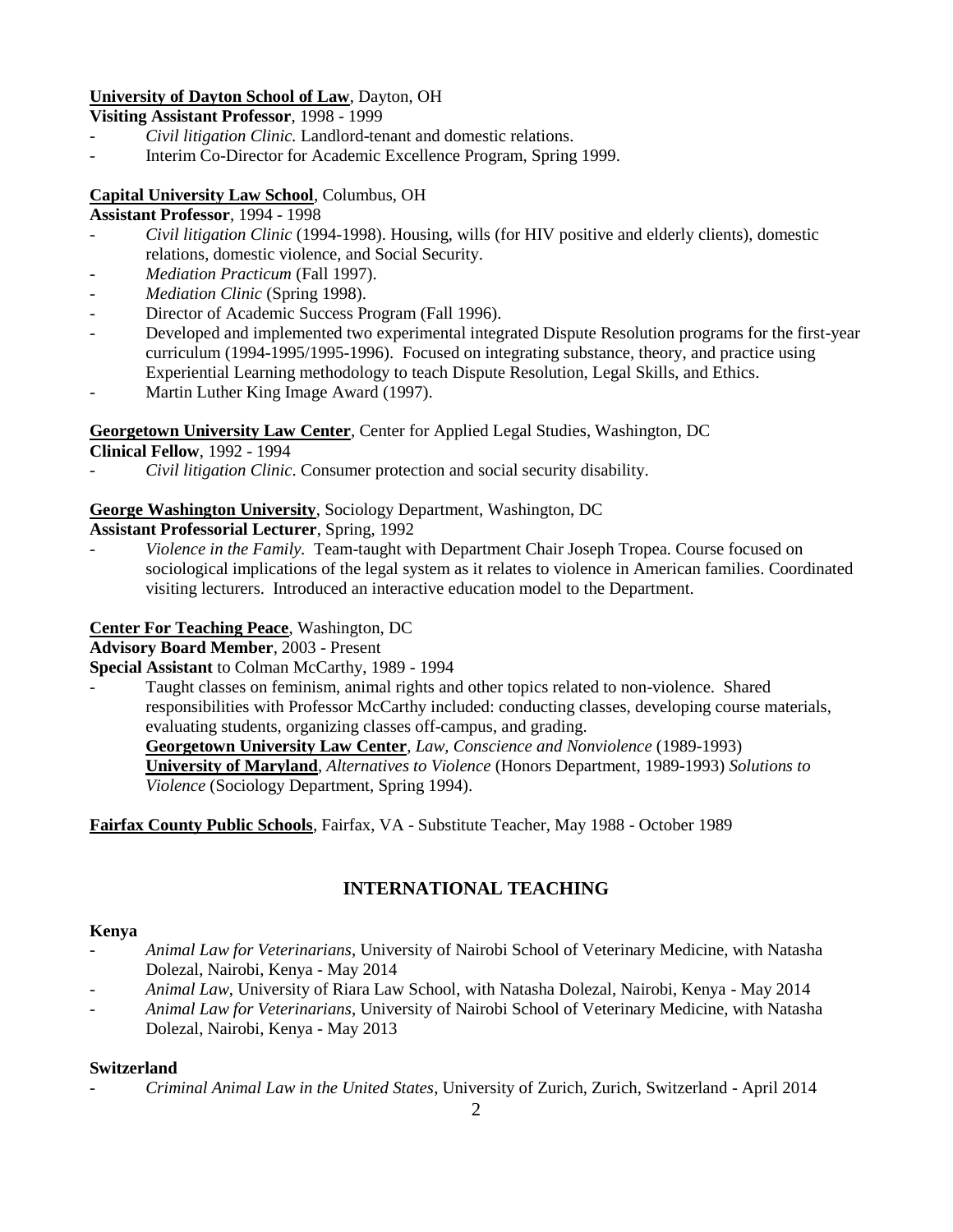#### **Spain**

- *Application of Animal Law in the U.S. through Cases and Courses*, with Pamela Frasch, *<http://www.derechoanimal.info/esp/page/2454/videos,>* Master Program in Animal Law & Society, Autonomous University of Barcelona, Barcelona, Spain - March 2013
- *An Overview of Animal Law and Legal Education in the U.S.,* with Pamela Frasch, , <http://www.derechoanimal.info/esp/page/2454/videos,> Master Program in Animal Law & Society, Autonomous University of Barcelona, Barcelona, Spain - March 2013

#### **Brazil**

- *Animal Law*, with Pamela Frasch and Teresa Candela, University of Barcelona, at the Federal University Bahia, Brazil - August 2010
- *Animal Law*, with Pamela Frasch, at Liberdade University, Bahia, Brazil August 2010

#### **Japan**

- *Animal Testing,* and *The Development of Animal Law,* University of Chiba, Chiba, Japan November 2009
- *Animal Testing,* and *The Development of Animal Law,* Hitotsubashi University, Tokyo, Japan November 2009

# **OTHER PROFESSIONAL EXPERIENCE**

#### **Ohio Legal Assistance Foundation**, Columbus, OH

**Consultant**, 1998 - 1999 - Evaluated performance of legal service providers in Ohio.

#### **Legal Services of Northern Virginia**, Fairfax, VA

**Staff Attorney**, October 1989 - June 1992

Practice focused on family, housing, public benefits, and consumer cases in administrative and state courts. Average annual caseload - 60. Worked on major projects involving the Community Reinvestment Act and a class action housing discrimination case. Trained and supervised volunteer attorneys and law students. Coordinated shelter outreach for bar members. Offered CLE presentations.

#### **SCHOLARSHIP**

TEACHING ANIMAL LAW ACROSS THE CURRICULUM, with Joyce Tischler and Pamela Hart, Carolina Academic Press (forthcoming 2015).

*Implementing Toxicity Testing in the 21st Century: Challenges and Opportunities*, with Paul A. Locke, Margit Westphal, Joyce Tischler, Pamela Frasch, Bruce Meyers, and Daniel Krewski, Journal of Toxicology and Environmental Health, Part B, (forthcoming 2015).

*Animal Law – A Global Phenomenon*, with Pamela Frasch and Natasha Dolezal, Global Journal of Animal Law, Åbo Akademi University Department of Law, Finland (1/2014).

*The Legal Framework of Animal Testing: Challenges and Opportunities,* 54 South Texas Law Review 587 (Spring 2013)*.*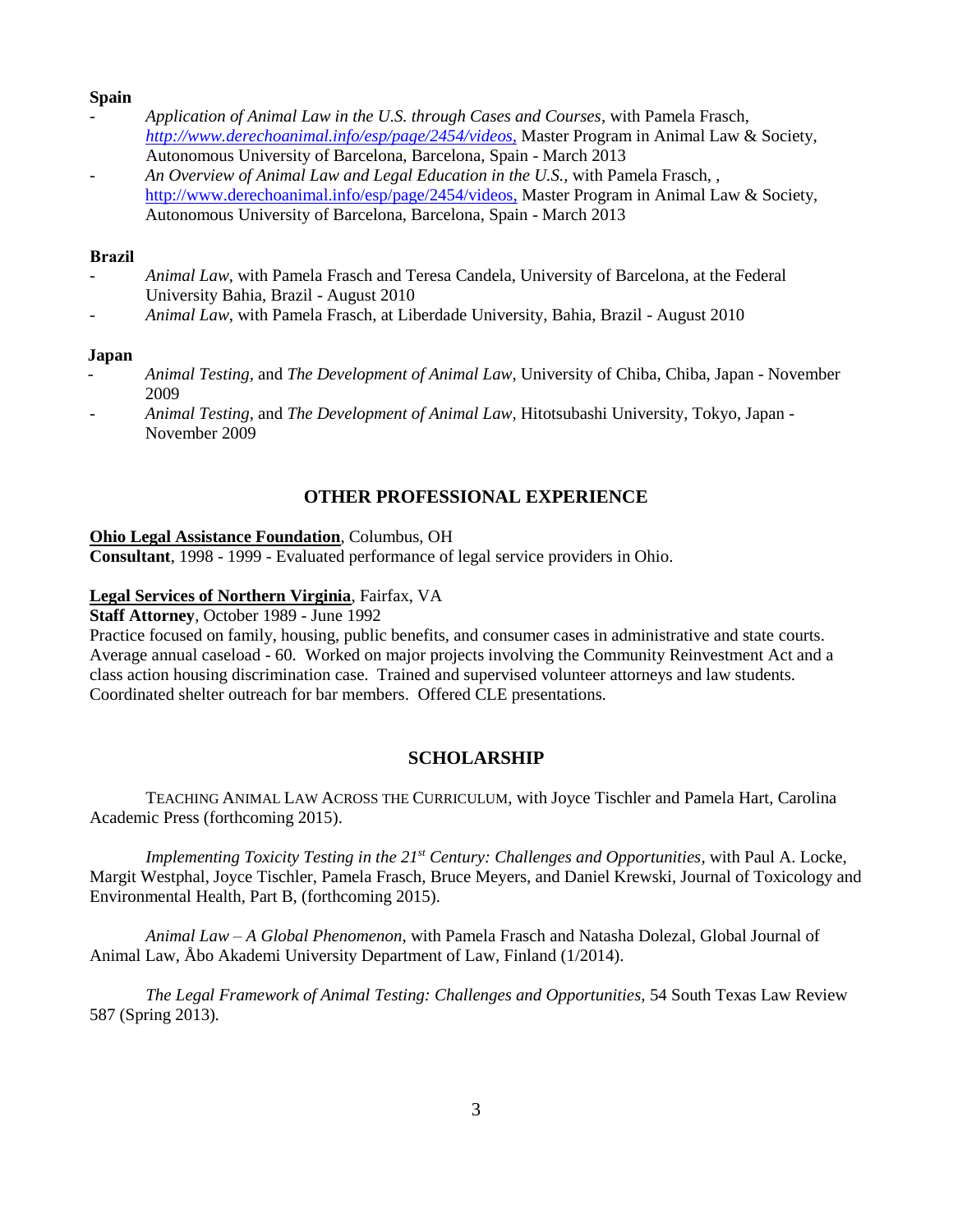*The Role of the Animal Law Clinic*

- 61 Revista Brasileira de Direito Animal (Portugese translation) Ano 2013, Vol. 8, Número 14 (September-December).
- ANIMAL LAW ANTHOLOGY, University of Zurich (2012).
- 60 Journal of Legal Education 263, (Number 2/November 2010).

*Report and Recommendations on the Status of Clinical Faculty in the Legal Academy*, with Bryan Adamson, Bradford Colbert, Katherine Kruse, Robert Kuehn, Mary Helen McNeal, Calvin Pang, and David Santacroce,

- 62 The Journal of Legal Education 115 (2012).
- 36 The Journal of the Legal Profession 353 (2012).

ANIMAL LAW IN A NUTSHELL, with Pamela Frasch, Sarah Kutil and Sonia Waisman, Thompson West (2011).

*Animals in Testing: Concerns and Consequences:*

- ANIMAL LAW AND SCIENTIFIC RESEARCH: ETHICS AND LEGAL ASPECTS OF ANIMAL EXPERIMENTATION IN BRAZIL AND EUA, Heron Gordilho, Ed. (2014).
- 89 Revista Brasileira de Direito Animal (Portugese translation) Ano 2011, Vol. 6, Número 8, (January-June).
- *Perspectives Philosophiques Sur la Recherche Animale*, L'Animal Dans la Spirale des Besoins de l'Humain, (French translation) (M. Lachance (dir.)), Cowansville, Yvon Blais, 2010, p. 265.
- *Perspectives Philosophiques Sur la Recherche Animale*, (French translation)1 Revue Semestrielle de Droit Animalier – RSDA (Observatoire des Mutations Institutionnelles et Juridiques, Limoges, Fr.), 327 (2010).
- *Philosophical Foundations and Animals in Testing: Concerns and Consequences*, (Japanese translation), (2010) I. Shimazu ed., Crime, Restoration and Responsibility, Research Project Report No.185, Chiba University Graduate School of Humanities and Social Sciences, pp. 36- 44. (From the proceedings of the Japanese Association of Legal Philosophy)

*Mediating Animal Law Matters*, 2 Journal of Animal Law and Ethics 21 (2007). **CITED** in Augillard v. Madura, 257 S.W.3d 494, 503 (TX Ct. of App., 2008).

*Bridge of Hope, Journey to Justice: An Essay*, Volume 3, Issue 1 Seattle Journal for Social Justice 429, (Fall/Winter 2004).

*Early Efforts to Suppress Protest: Unwanted Abolitionist Speech*, 7 Boston University Public Interest Law Journal 185 (1998).

*Where Do We Draw the Line Between Harassment and Free Speech? An Analysis of Hunter Harassment Law*, 3 Animal Law Journal 129 (1997). **CITED** in People v. Sanders, 696 N.E.2d 1144, 1150 (Ill. S.Ct., 1998).

### **ADDITIONAL WRITING**

*Report on the Enforcement of the Clean Water Act as it Relates to CAFOs by Oregon's Department of Agriculture*, with Denise Luk and Suzanne McMillan, Spring 2012.

*Report and Recommendations on the Status of Clinical Faculty in the Legal Academy*, by the American Association of Law Schools Section on Clinical Legal Education, Task Force on the Status of Clinicians and the Legal Academy, March 29, 2010.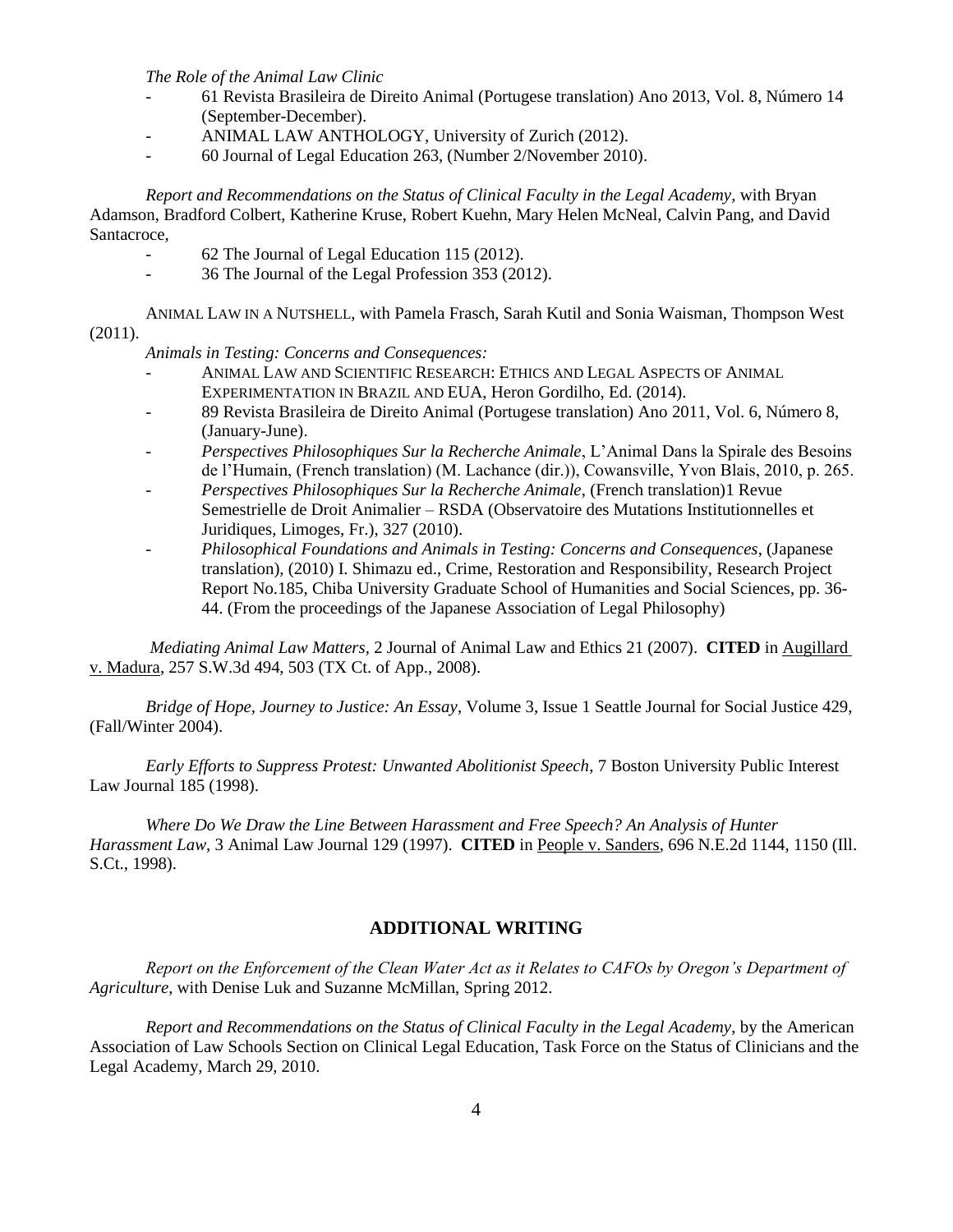*Exotic Animals as Pets*, with Tanith Balaban, American Bar Association GP Solo, Vol. 26, No. 5 (July/August 2009).

*Agricultural Animals and the Law*, with Tanith Balaban, American Bar Association GP Solo, Vol. 26, No. 5 (July/August 2009).

A*micus Curiae* brief filed with the United States Supreme Court in the case of *U.S. v. Stevens*, drafted with Megan A. Senatori, Pamela D. Frasch, and Laura Handzel. The brief was filed in support of neither party, but rather on behalf of a group of American animal law professors to offer expert opinion on the question of whether preventing animal cruelty is a compelling governmental interest, 2009.

*Ohio Non-violent Civil Disobedience Protest Manual*, 1996, updated 2002, 2003.

# **INTERVIEWED**

- *The rise of the planet of the legal persons formerly known as apes*, Alan Yuhas, The Guardian, October 8, 2014, [http://www.theguardian.com/world/2014/oct/08/tommy-gloversville-new-york-chimp-legal](http://www.theguardian.com/world/2014/oct/08/tommy-gloversville-new-york-chimp-legal-person/print)[person/print](http://www.theguardian.com/world/2014/oct/08/tommy-gloversville-new-york-chimp-legal-person/print)
- *Hunted to Extinction*, Bobbie Hasselbring, The Chronicle Magazine, p. 20, Fall 2014.
- *Kenya Legal Project offered animal-law students opportunity for hands-on experience*, Monique Balas, The Oregonian, July 7, 2014,
- [http://www.oregonlive.com/pets/index.ssf/2014/07/kenya\\_legal\\_project\\_offered\\_an.html](http://www.oregonlive.com/pets/index.ssf/2014/07/kenya_legal_project_offered_an.html)
- *Pet Talk: Lewis & Clark animal law students embark for Kenya,* Monique Balas, OregonLive.com, May 5, 2014, [http://www.oregonlive.com/pets/index.ssf/2014/05/pet\\_talk\\_lewis\\_clark\\_animal\\_la\\_1.html](http://www.oregonlive.com/pets/index.ssf/2014/05/pet_talk_lewis_clark_animal_la_1.html)
- Interview on Our Hen House, with Natasha Dolezal, Jasmin Singer and Mariann Sullivan, April 19, 2014,<http://go.toutapp.com/1245793ab2ce349404>
- Animal Abuse segment, KATU 630 news with Steve Dunn, April 18, 2014.
- *Oregon Appeals Court Ruling Addresses Warantless Search of Animals,* Think Out Loud with Dave Miller, Oregon Public Broadcasting, April 18, 2014, [http://www.opb.org/radio/programs/thinkoutloud/segment/oregon-appeals-court-ruling-addresses](http://www.opb.org/radio/programs/thinkoutloud/segment/oregon-appeals-court-ruling-addresses-warrantless-search-of-animals/)[warrantless-search-of-animals/](http://www.opb.org/radio/programs/thinkoutloud/segment/oregon-appeals-court-ruling-addresses-warrantless-search-of-animals/)
- *A hands-on summer*, Rebecca Larsen, National Jurist, p. 37, February 2014, <http://www.nxtbook.com/nxtbooks/cypress/nationaljurist0214/#/36>
- *Petition would list single captive orca as endangered*, Chris Winters, [www.heraldnet.com/article/20140207/NEWS01/140209308/1172/Murky-legal-waters](http://www.heraldnet.com/article/20140207/NEWS01/140209308/1172/Murky-legal-waters) February 7, 2014.
- *Should Animals Have Legal Personhood?* Think Out Loud with Dave Miller, Oregon Public Broadcasting, December 4, 2013[, http://www.opb.org/radio/programs/thinkoutloud/segment/should](http://www.opb.org/radio/programs/thinkoutloud/segment/should-animals-have-legal-personhood/)[animals-have-legal-personhood/](http://www.opb.org/radio/programs/thinkoutloud/segment/should-animals-have-legal-personhood/)
- FM 101 KXL Morning News, with Rebecca Marshall and Steve Leader, December 4, 2013.
- *EPA's feedlot control still lagging*, Bridget Huber (Fair Warning), The Kansas City Star, June 4, 2013, [http://www.kansascity.com/2013/06/04/4273134/epas-feedlot-control-still-lagging.html#](http://www.kansascity.com/2013/06/04/4273134/epas-feedlot-control-still-lagging.html)
- KGW news, Portland Oregon, October 25 and 28 2012.
- *Our Hen House*, Jasmin Singer and Mariann Sullivan, podcast September 22, 2012. <http://www.ourhenhouse.org/category/podcast/>
- *Pet custody battles illustrate need for legal clarity regarding pets*, Monique Balas, OregonLive.com, September 7, 2012.
- *[http://blog.oregonlive.com/pets\\_impact/print.html?entry=/2012/09/pet\\_talk\\_pet\\_custody\\_battles\\_i.html](http://blog.oregonlive.com/pets_impact/print.html?entry=/2012/09/pet_talk_pet_custody_battles_i.html)* - *The Rise of Animal Law*, Greg Miller, Science, Vol 332, p. 28, 1 April 2011.
- *Panel debates effectiveness of state's CAFO program*, Mitch Lies, Capital Press, July 15, 2010. <http://www.capitalpress.com/dairy/ml-cafo-oregon-071610>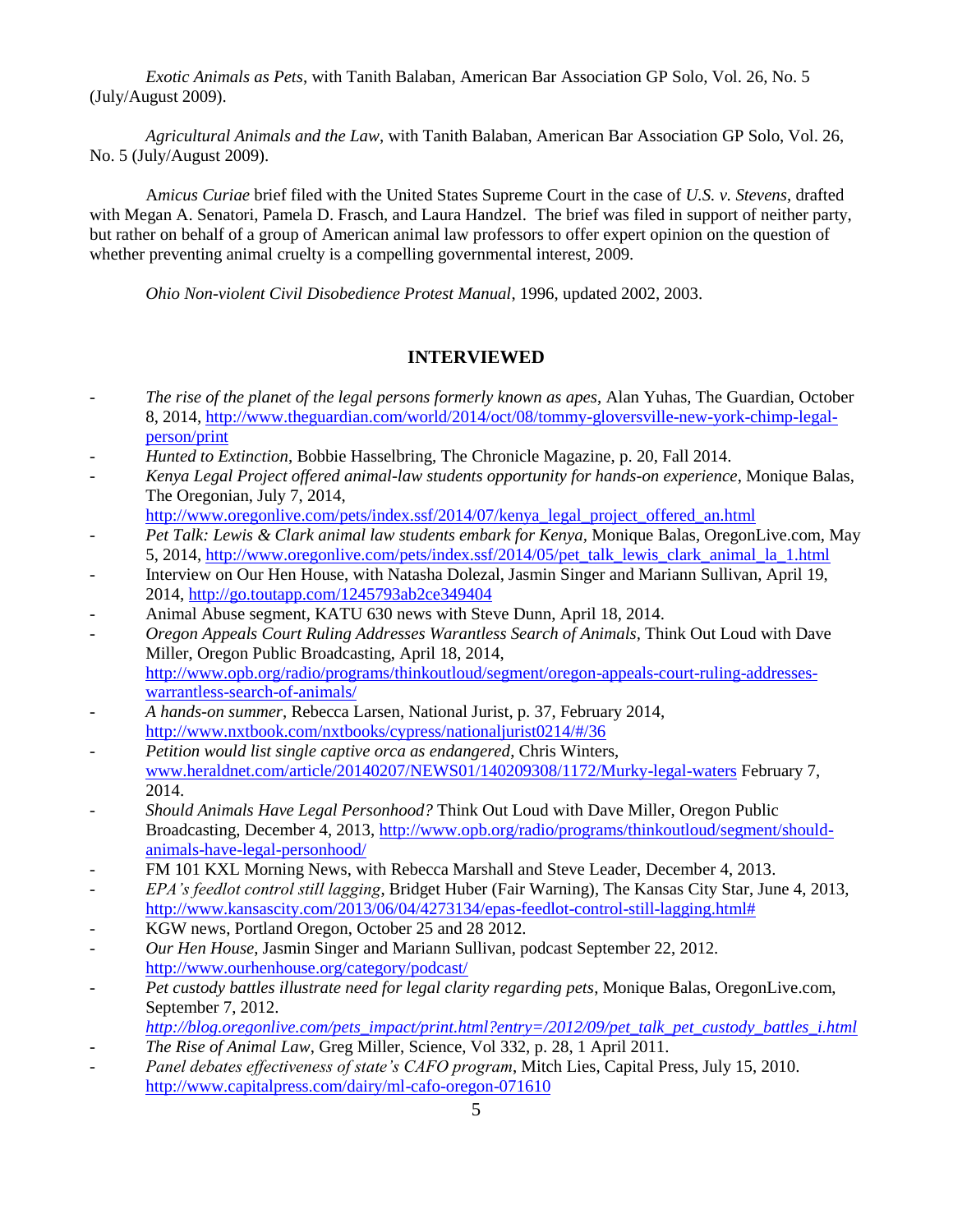- *Animal Rights Is the treatment of animals improving?*, Marcia Clemmitt, Congressional Quarterly researcher, Volume 20, Number 1, pps 1-24, January 8, 2010.
- *Divorce and separations can send pets into legal limbo*, Jacques Von Lunen, the Oregonian, September 9, 2009. [http://www.oregonlive.com/pets/index.ssf/2009/09/divorce\\_and\\_separations\\_can\\_se.html](http://www.oregonlive.com/pets/index.ssf/2009/09/divorce_and_separations_can_se.html)
- *Animal Law An Overview*, Robert J. Derocher, American Bar Association GP Solo, Vol. 26, No. 5 (July/August 2009). [http://www.abanet.org/genpractice/magazine/2009/jul\\_aug/#features](http://www.abanet.org/genpractice/magazine/2009/jul_aug/#features)

# **RECENT PRESENTATIONS**

- *CAFOs: Environmental Protection Perspective*, Factory Farming: Impacts on Animals, Humans, and the Environment, ALDF University of Southern California Law School Symposium, USC, Los Angeles, CA - March 2015
- *Lewis & Clark Animal Law Program*, Human Animal Studies Symposium, Lewis & Clark College, Portland, OR - March 2015
- *Animals in Agriculture and Animal Law Overview*, Master Vegetarian Program, NW Veg, Portland, OR - March 2015
- *Animal Agriculture Overview*, Lewis & Clark Law School, Portland, OR January 2015
- *Animals as Family*, Annual Meeting, American Association of Law Schools, Washington, DC January 2015
- *Keeping it Current: Animal Law Examples Across the Curriculum*, Annual Meeting, American Association of Law Schools, Washington, DC - January 2015
- *Clinical Innovation*, Texas A&M Faculty Speaker Series, Forth Worth, TX November 2014
- *Vegan Prisoners and the Religious Land Use and Institutionalized Persons Act (RLUIPA),* Lewis & Clark Law School, Portland, OR – November 2014
- *What Can We Do To Protect Animals Overseas?*, with Natasha Dolezal, The Animal Law Conference at Lewis & Clark, Animal Law in a Changing Environment; Finding Common Ground, Lewis & Clark Law School, Portland, OR - October 2014
- *Resistance; Not All Germs Are Created Equal*, with Michael Graziano and Rachel Fischer, MD, MPH, Portland, OR - October 2014
- *Animal Law Clinic: Law Clinic Tour*, CARE: Community and Recreation for Employees, Lewis & Clark, Portland, OR - July 2014
- *Animal Law for Veterinarians*, University of Nairobi School of Veterinary Medicine, with Natasha Dolezal, Nairobi, Kenya - May 2014
- *Animal Law*, University of Nairobi Law School, with Natasha Dolezal, Nairobi, Kenya May 2014
- *Animal Law and Agriculture*, Master Vegetarian Program, Northwest VEG, Portland, OR May 2014
- *Learning from Difficult Cases: Lessons from Tilikum v. SeaWorld and Consideration of Rights*, The Animal Turn and the Law: Interdisciplinary Perspectives and New Directions in Animal Law, The first Annual European Animal Law Conference, University of Basel, Basel, Switzerland - April 2014
- Criminal Animal Law in the United States, University of Zurich, Zurich, Switzerland April 2014
- "Ag-Gag", National Lawyers Guild, Northwest Regional Conference, Lewis & Clark Law School, March 2014
- *- Protecting Workers and Animals*, CAFO Panel, sponsored by the Student Animal Legal Defense Fund and Latino Law Society, Lewis & Clark Law School, Portland, OR - February 2014
- *Case Studies in Animal Law*, Human Animal Conference, Lewis & Clark College, Law School and Graduate School, Portland, OR - January 2014
- *Legal Issues Related to Animal Shelters*, Lewis & Clark Legal Analysis and Writing class, Portland, OR - January 2014
- *Overview of Recent Developments in Animal Law*, Louisiana State Bar Association Animal Law Section Annual New CLE, New Orleans, LA - December 2013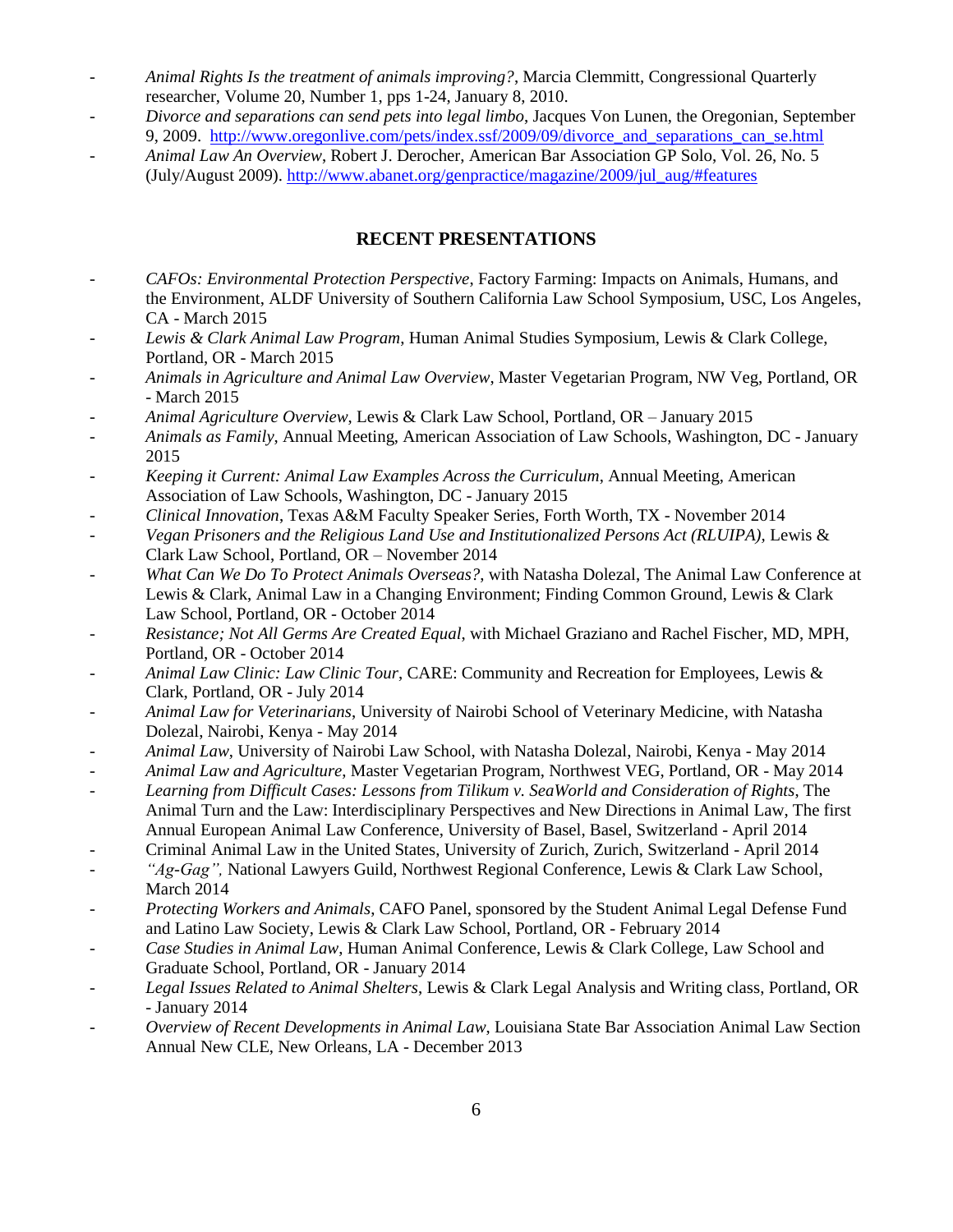- *Risk to workers in Animal Production*, Animal Law Conference, Lewis & Clark, Animal Legal Defense Fund and L&C Student Animal Legal Defense Fund at Stanford Law School, Palo Alto, CA - October 2013
- *Multi-Species Conflict: Sea Lions, Salmon and Humans in the Bonneville Dam Dispute*, Oregon State Bar, 2013 Annual Environmental and Natural Resources CLE, Portland, OR - October 2013
- *Pro-Pasture, Law and Animal Agriculture*, InFARMation, Friends of Family Farmers, Portland, OR September 2013
- *- Animal Law and Agriculture*, Master Vegetarian Program, Northwest VEG, Portland, OR July 2013
- *Animal Law for Veterinarians*, University of Nairobi School of Veterinary Medicine, with Natasha Dolezal, Nairobi, Kenya - May 2013
- *Application of Animal Law in the U.S. through Cases and Courses*, with Pamela Frasch, Assistant Dean of the Center for Animal Law Studies, *<http://www.derechoanimal.info/esp/page/2454/videos,>* Master Program in Animal Law & Society, Autonomous University of Barcelona, Barcelona, Spain - March 2013
- *An Overview of Animal Law and Legal Education in the U.S.,* with Pamela Frasch, Assistant Dean of the Center for Animal Law Studies, <http://www.derechoanimal.info/esp/page/2454/videos,> Master Program in Animal Law & Society, Autonomous University of Barcelona, Barcelona, Spain - March 2013
- *Animal Law and Agriculture*, Northwest Master Vegetarian Series, Portland, OR February 2013
- *Vegan Prisoners: Free Exercise or Government Sponsored Carnism?*, Lewis & Clark Law School faculty colloquium, Portland, OR - February 2013
- *Animal Law* Week-long Inter-session course, Washington University School of Law, St. Louis, MO January 2013
- *Commenting 101*, Student Animal Legal Defense Fund, Lewis & Clark Law School, Portland, OR November 2012
- The Legal Framework of Animal Testing: Challenges and Opportunities, 19<sup>th</sup> Annual Ethics Symposium, South Texas Law Review, South Texas College of Law, Houston, TX - October 2012
- *Learning from Difficult Cases: Focusing on Strategy*, on a panel with Jeff Kerr, The Animal Law Conference at Lewis & Clark "Celebrating 20 Years of Animal Law: Looking Back and Looking Forward", Lewis & Clark Law School, Portland, OR - October 2012
- *Standing* and *Preemption* (moderator), Second Annual Animal Law Review Symposium, Lewis & Clark Law School, Portland, OR - October 2012
- *Learning from the U.S. Animal Law Experience: Cases and Classes*, Animal Law and Ethics Conference, Reflecting on European, American, and Asian Concepts, University of Zurich, Zurich, Switzerland - July 2012
- *Consideration of Whether Hunting is Cruel Under the Law*, Law & Society Annual Meeting, Honolulu, HA - June 2012

## **BAR MEMBERSHIPS**

- 1989 Virginia (inactive)
- 1989 District of Columbia (inactive)
- 1996 Ohio (inactive)
- 2001 United States District Court, Northern District of Ohio
- 2009 Oregon

# **INVOLVEMENTS**

#### **Positions:**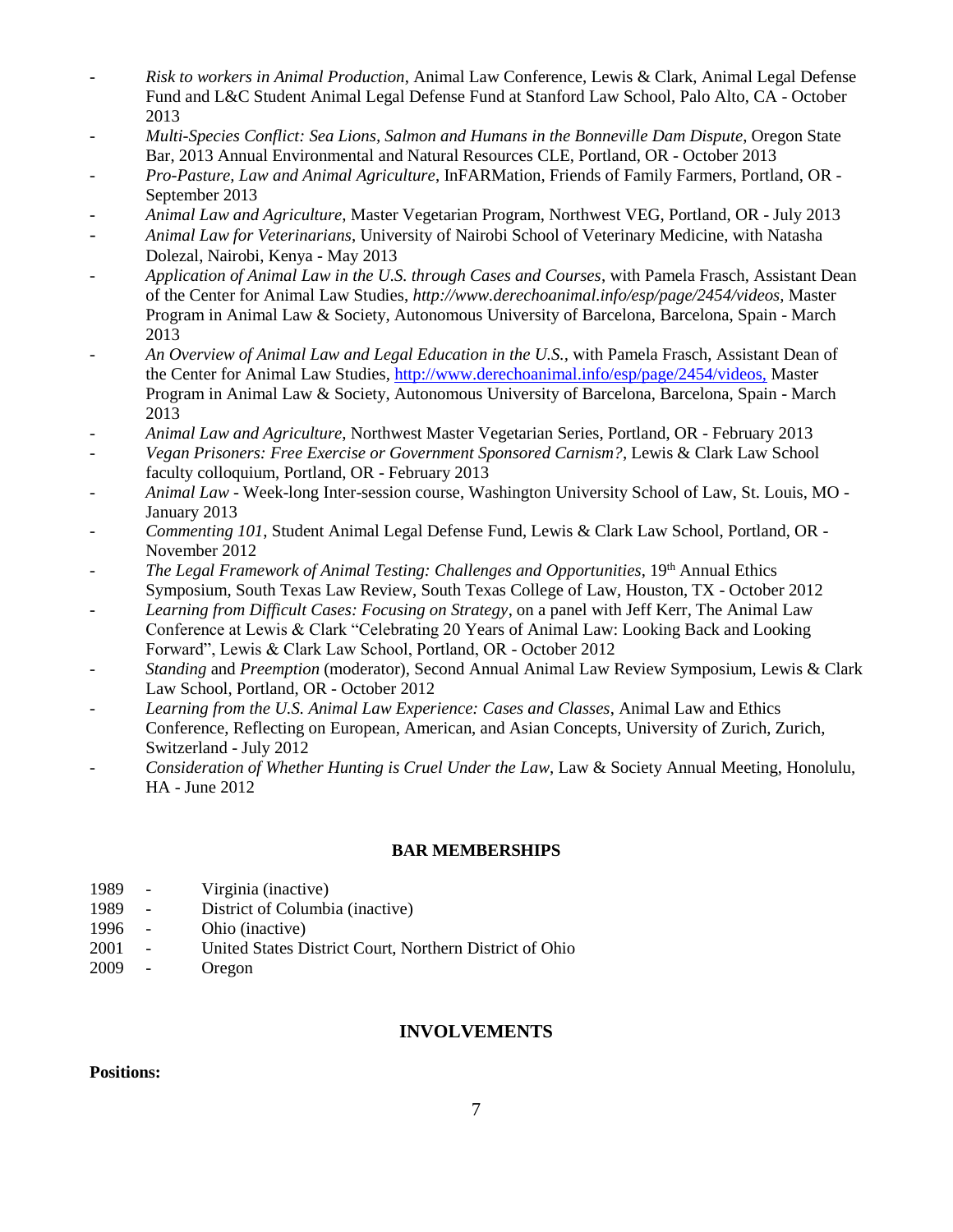- *Executive Committee Member (Past Chair, Founding Board Member)* AALS Balance in Legal Education Section (Board member from 2005), 2012 - present
- *Executive Committee Member (Past Chair, Founding Board Member)* AALS Animal Law Section (Board member 2007-2011), 2013 - present
- *Board Member, National Advisor*  Animal Law Journal, 1998 2008; *Faculty Advisor,* 2008 present
- *Legal Advisory Board Member*, Equal Justice Alliance, 2011 present
- *Advisory Board Member* Vienna Encyclopedia of Animal Welfare, 2011 present
- *Advisory Board Member* Center for Teaching Peace, 2003 present
- William and Mary Co-Counsel Program, 1992 present

#### **Select Previous Positions:**

- *Member* AALS Clinical Section Committee on the Status of Clinicians, 2005 2010
- *Executive Board Member*  AALS Clinical Legal Education Section, 2003 2006; 2007 present; *Chair*  2008
- *Associate Director* Center for the Interdisciplinary Study of Conflict and Dispute Resolution, 2004 2008
- *National Board Member* Animal Legal Defense Fund, 2005 2008
- *Founder, Member* Animal Bar Committee, Cuyahoga County Bar Association, 2005 2008
- *Founding Board Member, Director* Summer Legal Academy, 2003 2008
- *Advisory Board Member*  Case Western Reserve University's Women's Center, 2003 2008
- *Committee Chair* AALS Clinic Section, Committee on Integration/Teaching Methods, 1999 2008
- *Faculty Senator* Case Western Reserve University, 2004 2007
- *Member* Executive Committee of American Association of Clinical Legal Education, 2003- 2006
- *Strategic Planning Committee Member*  Case Western University, 2004 2005
- *Member*  AALS Planning Committee for Annual Conference on Clinical Legal Education, 2002
- *Chair* AALS Clinical Section's Committee on Integration into Traditional Curriculum, 1999-2007
- Chair ABA Negotiation Competition Subcommittee, 1998-1999, *Member* 1996-1998

#### **Awards:**

- Recognition for service as Co-Chair of the AALS Section on Clinical Legal Education 2009
- Salute by Summer Legal Academy 2008
- Cuyahoga County Bar Association Lawyer Profile 2008
- Woman of Excellence Case Western Reserve University 2007
- Outstanding Program Award Summer Legal Academy, Ohio State Bar Foundation 2006
- Martin Luther King Image Award 1997